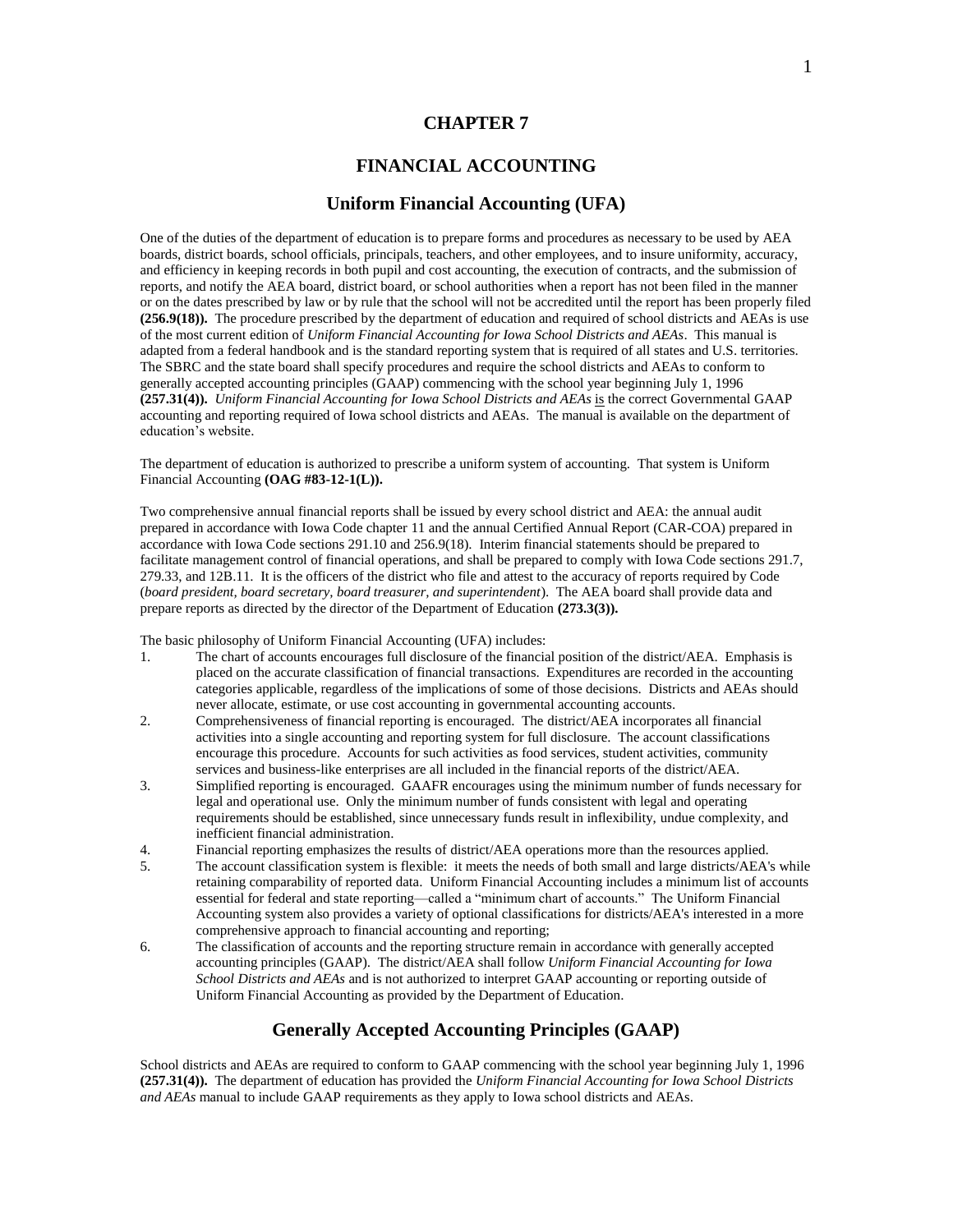Legal provisions may conflict with GAAP. Statement 1 of GAAFR says, "Where financial statements prepared in conformity with GAAP do not demonstrate finance-related legal and contractual compliance, the governmental unit should present such additional schedules and narrative explanations in the comprehensive annual financial report as may be necessary to report its legal compliance responsibilities and accountabilities. In extreme cases, preparation of a separate legal-basis special report may be necessary....Conflicts between legal provisions and GAAP do not require maintaining two accounting systems. Rather, the accounting system shall be maintained on a legal compliance basis [CAR-COA/Uniform Financial Accounting], but should include sufficient additional records to permit GAAP-based reporting [audits]." Funds 01 and 02 have been provided for the purpose of these additional records. Otherwise, *Uniform Financial Accounting for Iowa School Districts and AEAs* contains the accounts and procedures required by GAAP as they apply to Iowa school districts and AEAs and is updated as new statements are released by the governmental accounting standards board (GASB). Uniform Financial Accounting is written to conform to GAAP, a uniform minimum standard of and guidelines for financial accounting and reporting. For districts/AEAs, adherence to GAAP as written into Uniform Financial Accounting implies that their financial reports contain the same types of financial statements for the same categories and types of funds and account groups. Such conformity will enhance the comparability of district/AEA financial reporting. When GAAP provides more than one method for accounting for a financial transaction, the Department of Education shall determine which method will be used for school districts and AEAs to ensure consistency in reporting as required by Iowa Code **256.9(18).**

The Governmental Accounting Standards Board (GASB) defines financial reporting as the means of communicating financial information to users (GASB Statement 1, Paragraph 32). For this communication to be effective, financial information must have the following basic characteristics:

- **Understandability.** Information should be clear, but not oversimplified. Explanations and interpretations should be included where necessary.
- **Reliability.** Information should be verifiable and free from bias. It should be comprehensive; thus, nothing should be omitted that is necessary to accurately represent events and conditions. However, nothing should be included that might cause the information to be misleading.
- **Relevance.** There must be a close, logical relationship between the information provided and the purpose for which it is needed.
- **Timeliness.** Information should be available soon enough after the reported events to affect decisionmaking.
- **Consistency.** Once a principle or a method is adopted, it should be used for all similar events and conditions. If a change is made, the nature of and reason for the change, as well as its effects, should be explained.
- **Comparability.** Procedures and practices should remain the same across time and reports. If differences occur, they should be due to substantive differences in the events and conditions reported rather than because of arbitrary implementation (GASB Statement 1, Paragraphs 63 through 68).

Each board shall adopt by written policy a system for maintaining accurate records. The system shall provide for recording and maintaining the minutes of all board meetings, coding all receipts and expenditures, and recording and filing all reports required by the Iowa Code or requested by the director of the department of education. Financial records of school districts shall be maintained in a manner as to be easily audited according to accepted accounting procedures **(IAC 281—12.3(1)).**

The board shall develop and maintain a policy manual which provides a codification of its policies, including the adoption date, the review date, and any revision date for each policy. Policies shall be reviewed at least every 5 years to ensure relevance to current practices and compliance with the Iowa Code, administrative rules and decisions, and court decisions **(IAC 281--12.3(2)).**

### **Management Information Systems (MIS)/Data Warehouse**

At one time it was common to have stand alone data systems. However, today it is more common to use integrated systems databases as one management information system, called a data warehouse. Various databases could include financial accounting, student information, staffing information, curriculum, fixed assets, payroll, etc. A comprehensive education information system, data warehouse, can provide benefits such as the following:

- **Using data in decisionmaking.** Good information helps drive good decisions. An information system can make good decisionmaking possible for school-based administrators as well as for external users of education information.
- **Using data to target specific areas for improvement.** Timely and accurate data can help decisionmakers at all levels focus on improvement strategies.
- **Using disaggregated data to examine wide-ranging goals.** Disaggregating data for analysis helps identify programmatic and fiscal inequities and determine baselines for improvement.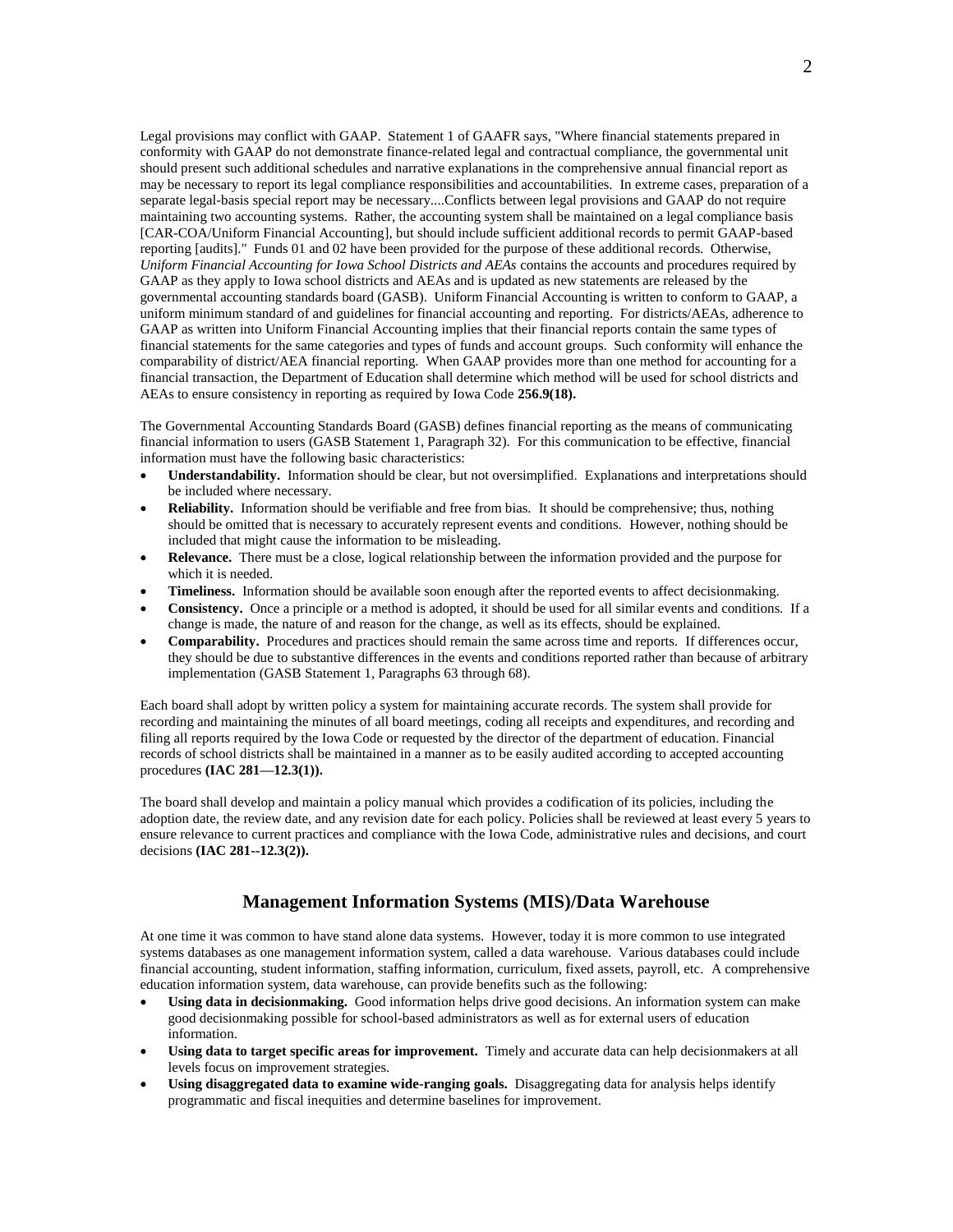- **Using data for timely program evaluation.** To be effective, program evaluation must be timely as well as complete. When program and other data are compiled and linked in a well-designed information system, the goals of schooling can be met more effectively and efficiently.
- **Using data for budgetary control.** Greater budgetary control is possible when all of the costs of school operations are available.
- **Using data to improve administrative efficiency and mandated reporting.** Building core databases around data elements of the National Center for Education Statistics (NCES) Common Core of Data (CCD) provides comparability and can improve administrative efficiency and facilitate mandated reporting.

### **Developing an Accounting System using the Chart of Accounts**

The accounting system is the means by which financial data are captured during operations, recorded in the chart of accounts, and then analyzed to produce the various kinds of reports needed. Financial transactions can be classified to facilitate their accumulation of the categories needed on the required reports. The guidelines here provided a classification structure which will meet local needs and will provide comparability of reported data when reports from different LEAs are combined, compared, or both.

Uniform Financial Accounting classifies three basic types of financial activity: revenues and other sources of funds; expenditures and other uses of funds; and transactions affecting the balance sheet only. For each type of transaction, the specific account code is made up of combinations of classifications called dimensions. Each dimension describes one way of classifying financial activity. Each dimension is described in detail in the Uniform Financial Accounting manual. The following table shows the dimensions possible and required for each financial transaction for Iowa school districts and AEAs.

| <b>Dimension</b>                                             | Format      | <b>Revenues and other</b><br>sources of funds | <b>Expenditures and</b><br>other uses of funds | <b>Balance Sheet</b> |
|--------------------------------------------------------------|-------------|-----------------------------------------------|------------------------------------------------|----------------------|
| Fund                                                         | XX          | Required                                      | Required                                       | Required             |
| Facility (required for<br>districts with charter<br>schools) | <b>XXXX</b> | Recommended                                   | Recommended                                    | Recommended          |
| Function                                                     | <b>XXXX</b> | Optional                                      | Required                                       | Optional             |
| Program                                                      | XXX.        | Required                                      | Required                                       | Required             |
| Project                                                      | XXXX        | Required                                      | Required                                       | Required             |
| Object                                                       | <b>XXX</b>  | Not applicable                                | Required                                       | Not applicable       |
| Source                                                       | XXXX        | Required                                      | Optional                                       | Optional             |
| Account                                                      | XXX         | Not applicable                                | Not applicable                                 | Required             |
| Course Code                                                  |             | Optional                                      | Optional                                       | Optional             |
| <b>Job Classification</b>                                    |             | Not applicable                                | Optional                                       | Optional             |

Note: Facility may be a combination of operational unit and level of instruction or it may be the BEDS facility code. Due to activity on the national level and the expectation of school-level expenditure data collections becoming required in the future, the district may want to seriously consider converting to using its BEDS facility code if it does not already do so.

Note: Districts and AEAs may add dimensions to the above list for any local purpose.

Districts and AEAs may link the dimensions in any order, providing that all the required dimensions for the financial transaction are utilized. The suggested structure is:

Revenues and other fund sources: Fund—facility—program—project—source

Expenditures and other fund uses: Fund—facility—function—program—project—object

Balance sheet accounts: Fund—facility—program—project—account

# **Types of Education Agencies**

To keep the references to the different levels of education agencies simple and concise, Uniform Financial Accounting uses the following terminology:

 Local Education Agency, or LEA, refers to an education agency at the local level, which exists primarily to operate schools or to contract for educational services. Normally, such publicly operated agencies may levy taxes for school purposes. This is true in Iowa but may not be true in all other states. This term is used synonymously with the terms "school district," "school system," "school corporation," and "local basic administrative unit".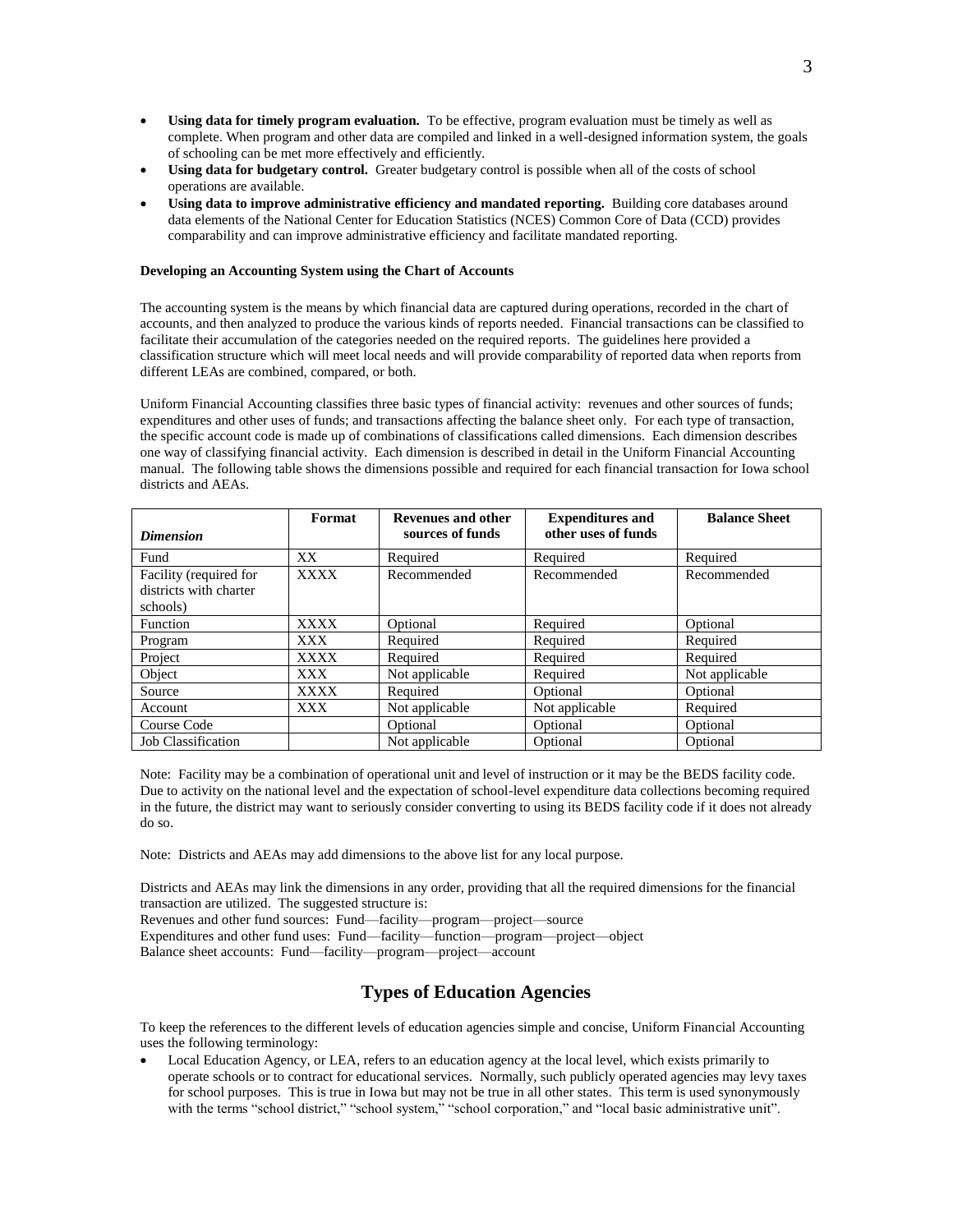- Area Education Agencies, or AEAs, are intermediate units of government in between local and state levels having some independent fund-raising and dependent taxing capability. In Iowa, AEAs have no taxing authority.
- State Education Agency. or SEA, refers to State Departments of Education.
- Federal Education Agency, or FEA, refers to any Federal agency or subdivision having responsibilities for supporting or delivering education services. It particularly refers to the U.S. Department of Education and its various subdivisions.

# **Iowa Finance Policy**

When GAAP provides a choice between one or more accounting methods, it is the responsibility of the Department of Education to determine which method shall be used by all school districts and AEAs to insure consistent uniformity, accuracy, and efficiency as required by section **256.9(18)).** A few of those determinations are discussed as follows, for all others, contact the school finance consultants at the Iowa Department of Education.

# **Crediting an Expenditure Account**

In nearly all situations, including whole grade sharing and other shared contracts, receipts to a school district are shown on the books as revenues and are not used to reduce an expenditure account. There are a few exceptions to this if the transaction occurs within the same fiscal year as the expenditure:

- 1. To correct an error in an expenditure account.
- 2. To show a true refund from the original vendor such as for a return of merchandise.
- 3. To show a true refund that would have come from the original vendor except that Iowa law requires school districts to obtain refunds from the state such as gas tax and construction sales tax refunds.
- 4. To show a transaction involving the resale of an inventory-type item on a non-routine basis, where the inventory item was never placed in service by the school district. An example would be one school district purchasing 500 computers bulk to take advantage of lower prices, then "reselling" 300 at cost to neighboring districts.
- 5. To show a transaction involving a relatively straightforward agency relationship in which the district (or fund) provides no service other than acting as a fiscal intermediary. An example would be when a district pays cooks with regular payroll from the General Fund, then transfers money between bank accounts from the School Nutrition Fund to General Fund to cover those expenditures. In that case, the expenditure accounts in the General Fund are credited and General Fund cash debited to reflect the "reimbursement" from the School Nutrition Fund. The expenditure accounts in the School Nutrition Fund would be debited to reflect the correct entries by object. This would not be reported as an interfund operating transfer.

Shared contracts and tuition-related sharing do not fall into the above categories and would be shown in full as revenues and expenditures. For example, the school district or AEA has hired a curriculum coordinator and is "selling" the services of that coordinator to another school district or AEA, or the school district or AEA is "selling" a commodity it produced called "education" to another school district or AEA. The first district is not acting as a fiscal intermediary nor is it receiving a true refund from the original vendor, and, therefore, all such receipts are revenues.

# **Interagency Transactions, Bartering and Netting**

School districts and AEAs are required to budget, account for, and report each and every expenditure. This means budgeted and accounted for gross, not net. Interagency transactions including whole and partial grade sharing, personnel sharing, and other sales of services are shown gross and shall not be shown net. If the agencies bartered for services rather than issuing payments, the barter is reported as if payment had been made, valued at the fair value of the services received; revenues will equal expenditures for those services.

## **Consortium Accounting for Pooled Grants**

In a consortium, multiple LEAs pool grant moneys and one LEA or a contracted AEA or community college administers the funds and coordinates and executes the projects.

As a general rule, cash pass-through grants should be recognized as revenues and expenditures in a governmental fund (almost always, the general fund). In those cases where a recipient government serves only as a cash conduit (fiscal agent), the grant should be reported in an agency fund with only the fiscal agent's own portion of the grant reported in the governmental fund. A recipient government serves only as a cash conduit if it merely transmits grantor-supplied money without having any administrative or direct financial involvement in the program.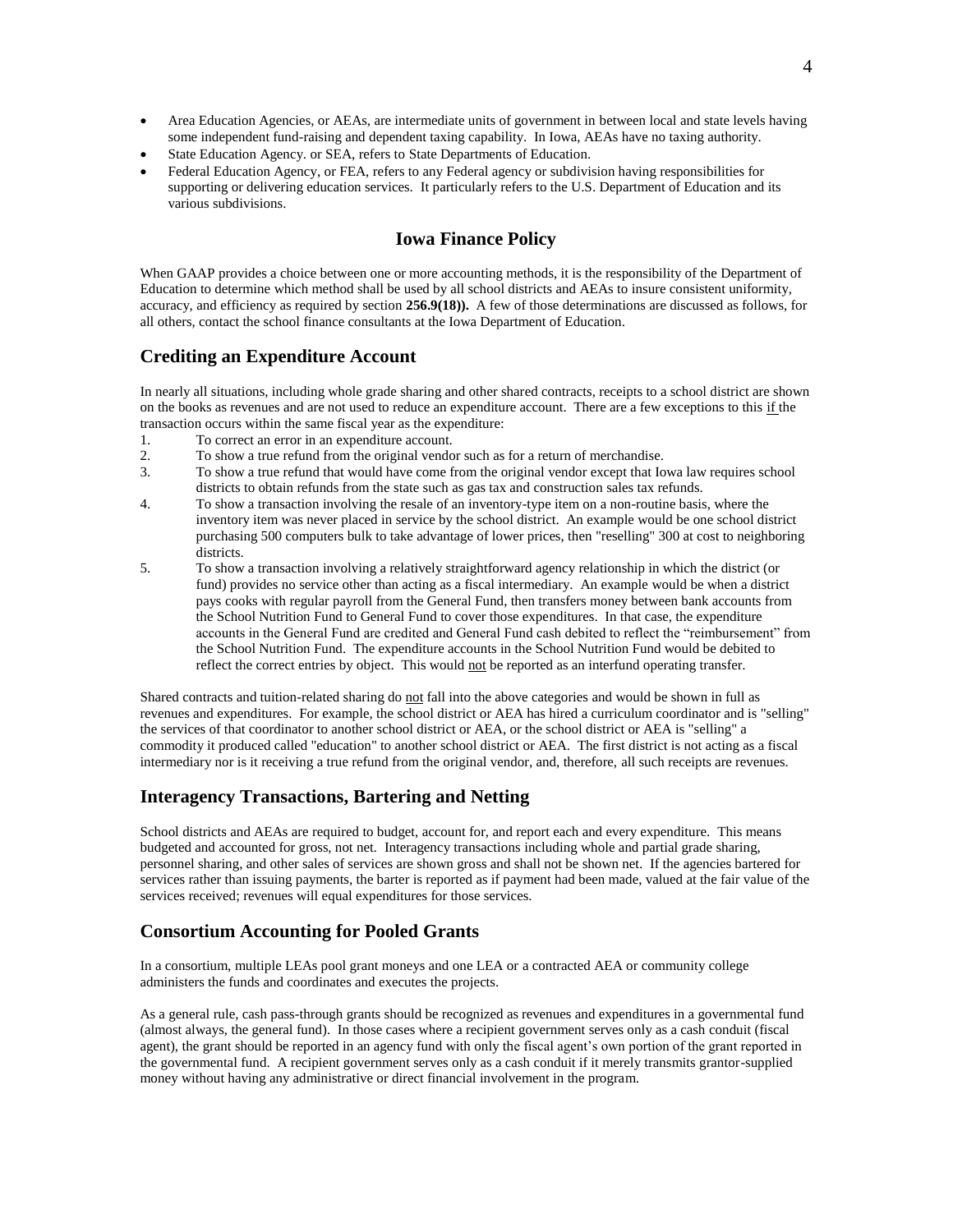It is recommended that any district or AEA discuss with its auditor whether or not its role is that of a fiscal agent as defined by GASB statement 24, paragraph 5 for purposes of each pass-through grant or consortium arrangement.

Accounting by the fiscal agent:

- The entire grant is receipted into the agency fund.
- The fiscal agent's own portion is disbursed from the agency fund to the general fund (or other fund if legally appropriate). The fiscal agent will use the source and project code as defined in Uniform Financial Accounting for that grant in the recipient fund.
- The fiscal agent's own district share of expenditures is recorded in the same fund where the revenue was deposited. The fiscal agent will use the project code as defined in Uniform Financial Accounting for that grant.
- As expenditures/disbursements are made, the expenditure/disbursements on behalf of the other districts are accounted for in the agency fund,
- The revenues/receipts and expenditures/disbursements should be recorded using some locally-defined project coding to indicate each district's/AEA's share so that each district/AEA can record its own share in its own accounting records.

Accounting by the other members of the consortium:

- The district/AEA will record as revenue in the general fund (or other fund if legally appropriate) its share of the grant when received by the fiscal agent. The district/AEA will use source code 47XX since the grant was received through an agency other than the state or federal government. The district /AEA will use the project code as defined in Uniform Financial Accounting for that grant.
- The cash account used will be "Cash Held by Fiscal Agent" since the district/AEA did not receive the cash for this account.
- If the district/AEA pays its own grant expenditures and then is reimbursed from the fiscal agent, the district/AEA will record its grant expenditures in the general fund (or whatever fund accounted for the revenues) as they occur using the project code as defined in Uniform Financial Accounting for that grant.
- If the fiscal agent handles all of the grant disbursements to vendors, employees, etc. directly and then prepares an accounting to each member district/AEA, then the member district/AEA will record its share of these expenditures periodically, but at least quarterly (September, December, March, and June).
- If at the end of the fiscal year, the entire grant has not been disbursed, the balance remaining with the fiscal agent will be reported in the cash account "Cash Held by Fiscal Agent" and as Deferred Revenue. The amount reported as expenditures is the amount of grant revenues disbursed by the fiscal agent on behalf of the district/AEA, and not the amount actually paid to the member district (reimbursement method) or actually paid out by the fiscal agent (fiscal agent paying all expenditures/disbursements on behalf of member districts method). The revenue amount reported is the amount of grant revenues reported as expended.

### **Charter School Accounting**

- 1. Charter schools and innovation zone schools shall be part of the state's program of public education.
- 2. A charter school may be established by creating a new school within an existing public school or converting an existing public school to charter status.
- 3. The purpose of a charter school or an innovation zone school established pursuant to this chapter shall be to accomplish the following:
	- a. Improve student learning.
	- b. Increase learning opportunities for students.
	-
	- c. Encourage the use of different and innovative methods of teaching.<br>d. Require the measurement of learning outcomes and create different Require the measurement of learning outcomes and create different and innovative forms of measuring outcomes.
	- e. Establish new forms of accountability for schools.
	- f. Create new professional opportunities for teachers and other educators, including the opportunity to be responsible for the learning program at the school site.
	- Create different organizational structures for continuous learner progress.
	- h. Allow greater flexibility to meet the education needs of a diverse and constantly changing student population.
	- i. Allow for the allocation of resources in innovative ways through implementation of specialized school budgets for the benefit of the schools served.
- 4. An innovation zone school may be established pursuant to this chapter to encourage diverse approaches to learning and education within individual schools **(256F.1).**
- 1. Within fifteen days after approval of a charter school or innovation zone school application submitted in accordance with section 256F.3, subsection 2, a school board or innovation zone consortium shall report to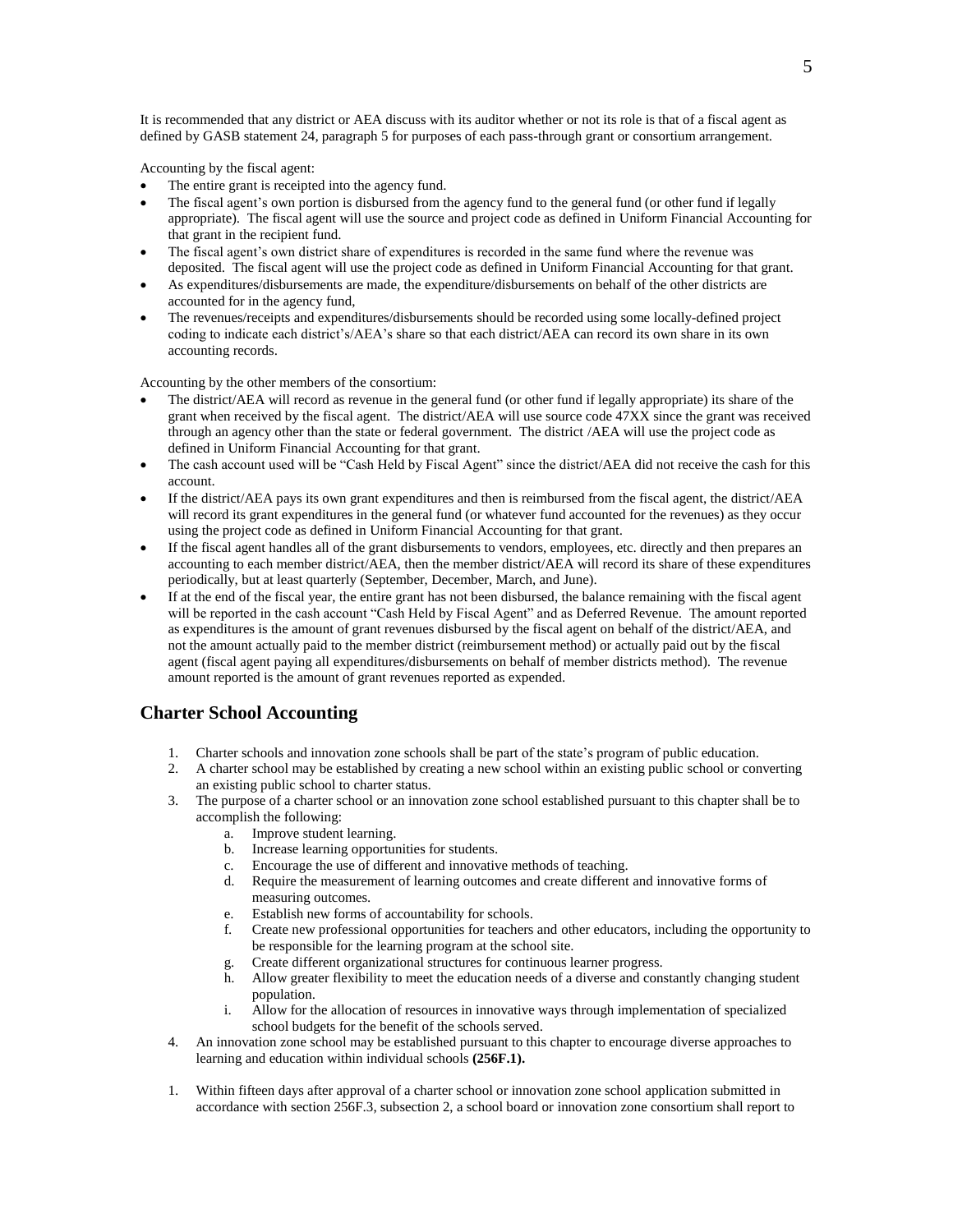the department the name of the charter school applicant if applicable, the proposed charter school or innovation zone school location, and the charter school or innovation zone school's projected enrollment.

- 2. Although a charter school or innovation zone school may elect to comply with one or more provisions of statute or administrative rule, a charter school or innovation zone school is exempt from all statutes and rules applicable to a school, a school board, or a school district, except that the charter school or innovation zone school shall do all of the following:
	- a. Meet all applicable federal, state, and local health and safety requirements and laws prohibiting discrimination on the basis of race, creed, color, sex, sexual orientation, gender identity, national origin, religion, ancestry, or disability. A charter school or innovation zone school shall be subject to any court-ordered desegregation plan in effect for the school district at the time the charter school or innovation zone school application is approved.
	- b. Operate as a nonsectarian, nonreligious public school.
	- c. Be free of tuition and application fees to Iowa resident students between the ages of five and twenty-one years.
	- d. Be subject to and comply with chapters 216 and 216A relating to civil and human rights.
	- e. Provide special education services in accordance with chapter 256B.
	- f. Be subject to the same financial audits, audit procedures, and audit requirements as a school district. The audit shall be consistent with the requirements of sections 11.6, 11.14, 11.19, 256.9, subsection 20, and section 279.29, except to the extent deviations are necessary because of the program at the school. The department, the auditor of state, or the legislative services agency may conduct financial, program, or compliance audits.
	- g. Be subject to and comply with chapter 284 relating to the student achievement and teacher quality program. A charter school or innovation zone school that complies with chapter 284 shall receive state moneys or be eligible to receive state moneys calculated as provided in section 257.10, subsections 9 and 10, and section 257.37A as if it did not operate under a charter school or innovation zone school contract.
	- h. Be subject to and comply with chapters 20 and 279 relating to contracts with and discharge of teachers and administrators.
	- i. Be subject to and comply with the provisions of chapter 285 relating to the transportation of students.
	- j. Meetings and records of the advisory council are subject to the provisions of chapters 21 and 22.
- 3. A charter school or innovation zone school shall not discriminate in its student admissions policies or practices on the basis of intellectual or athletic ability, measures of achievement or aptitude, or status as a person with a disability. However, a charter school or innovation zone school may limit admission to students who are within a particular range of ages or grade levels or on any other basis that would be legal if initiated by a school district. Enrollment priority shall be given to the siblings of students enrolled in a charter school or innovation zone school.
- 4. A charter school or innovation zone school shall enroll an eligible resident student who submits a timely application unless the number of applications exceeds the capacity of a program, class, grade level, or building. In this case, students must be accepted by lot. A charter school or innovation zone school may enroll an eligible nonresident student who submits a timely application in accordance with the student admission policy established pursuant to section 256F.5, subsection 1. If the charter school or innovation zone school enrolls an eligible nonresident student, the charter school or innovation zone school shall notify the school district of residence and the sending district not later than March 1 of the preceding school year. Transportation for the student shall be in accordance with section 282.18, subsection 10. The sending district shall make payments to the charter school or innovation zone consortium in the manner required under section 282.18, subsection 7. If the nonresident pupil is also an eligible pupil under section 261E.6, the innovation zone consortium shall pay the tuition reimbursement amount to an eligible postsecondary institution as provided in section 261E.7.
- 5. A charter school or innovation zone school shall provide instruction for at least the number of days required by section 279.10, subsection 1, or shall provide at least the equivalent number of total hours.
- 6. Notwithstanding subsection 2, a charter school or innovation zone school shall meet the requirements of section 256.7, subsection 21.
- 7. *a.* A charter school shall be considered a part of the school district in which it is located for purposes of state school foundation aid pursuant to chapter 257. *b.* Students enrolled in an innovation zone school shall be counted, for state school foundation aid purposes, in the student's district of residence.
- 8. A charter school or innovation zone consortium may enter into contracts in accordance with chapter 26 **(256F.4).**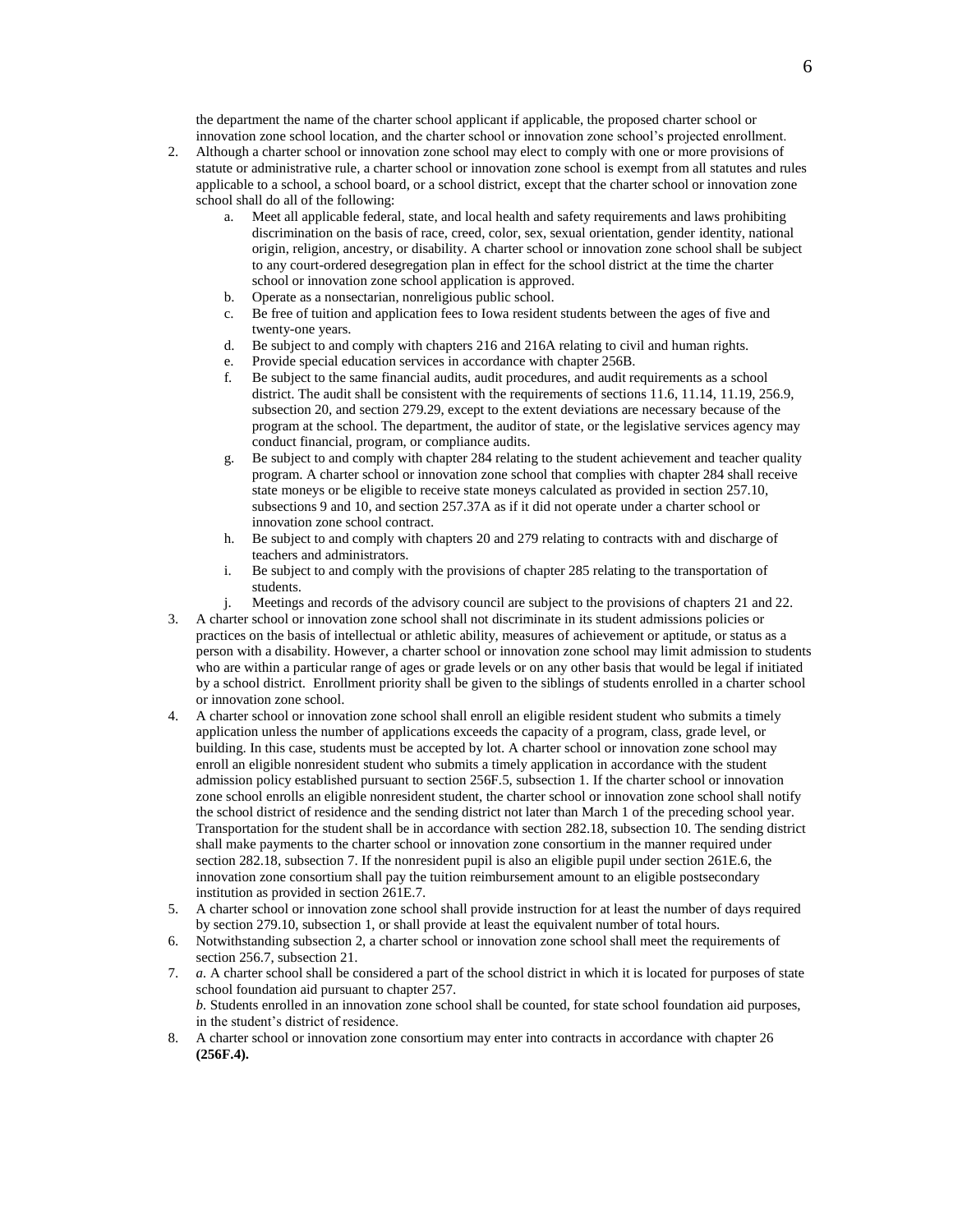A charter school or innovation zone school shall report at least annually to the school board or innovation zone consortium, advisory council, and the state board the information required by the school board or innovation zone consortium, advisory council, or the state board. The reports are public records subject to chapter 22 **(256F.10(1)).**

The intent of the legislature is that Charter School be given the greatest flexibility within the limitations of law, rules and regulations. This flexibility applies to the programs and standards rather than public funding, GAAP accounting, reporting, and internal controls. For financial purposes, the charter school is a part of the public school district in the same way as a school building site is a part of the public school district. All financial records are public records. Exemptions granted to the charter school do not exempt the charter school or the public school district in which it is located from legal uses or handling of funds, reporting requirements, or similar financial requirements. Dillon's Rule governs charter schools and districts in which charter schools are located.

### **Day-to-Day Financial Management**

The charter school is required to transmit requisitions, purchase orders, receipts, etc. to the district central office for processing and board approval in the same manner as other school building sites within the district that are not charter schools.

#### **Budgets**

The charter school is required to provide a budget request to the local school district in the same format as provided to the district by the Department of Management, in sufficient time so that the local school district can accurately incorporate the charter school's budget into the district-wide aid and levy worksheet and certified budget document.

#### **Student Counts**

The charter school is required to provide the local school district on the same timeline and in the same format as used by other school sites that are not charter schools in the district to determine resident student count for certified enrollment purpose. The charter school enrollment must be incorporated into the district-wide certified enrollment counts.

#### **Financial Records**

The financial records for the charter school are required to be incorporated into the public school district records and will follow Uniform Financial Accounting for Iowa School Officials. All transactions (receipts, requisitions, purchase orders, invoices received, etc.) must be provided to the board secretary of the local school district in such time and manner as required by the local school district for the purpose of inclusion in the records of the district and school board bill listings. The district is required use the Basic Education Data Survey (BEDS) facility code in its account code structure for its charter school.

### **Financial Transactions between the Charter and public district / Allocating**

Financial transactions between the charter and the local school district shall be reported to accurately account for revenues or expenditures. The costs of the charter school will be shown using a method of reasonably allocating costs. Thus there will not be billings and payments between the charter school and its host district.

The full cost of operating the charter school is required to be identifiable on the records of the school district and on reports required by the Department. Therefore, it will be necessary to implement a method to reasonably allocate joint programs, administration, fixed costs, etc. This will be true, even if the local school district provides certain programs on behalf of the charter for pupil enrolled in the charter school. Under best practice, the Charter Agreement will specify agreed upon criteria for pre-determined expenses (percent of per pupil, categorical, utilities, etc.)

#### **Monthly Board Report**

The charter school financial transactions must be included in the monthly financial report to the board of education as required by Iowa Code. All bills for charter school expenditures are subject to the same audit and approval process before the board as any similar bills of the local school district. All revenues and expenditures and other financial transactions will be handled through the public school district's accounts and will use the same internal control policies and procedures. The board will determine that Charter School transactions and expenditures are appropriate according to the Charter Agreement. It is the intent of the legislation that the Charter School be given the greatest flexibility within the limitations of law, rules and regulations, and the Charter Agreement.

#### **Certified Annual Report and Annual Audit**

The charter school accounts must use the BEDS facility code in its account code structure to ensure that the charter school financial transactions can be separately identified. Charter school financial transactions will be incorporated into and be subject to the same filing requirements for the Certified Annual Report (CAR) and annual audit of the local school district. The CAR is required to be filed and the annual audit contracted by the local school district on behalf of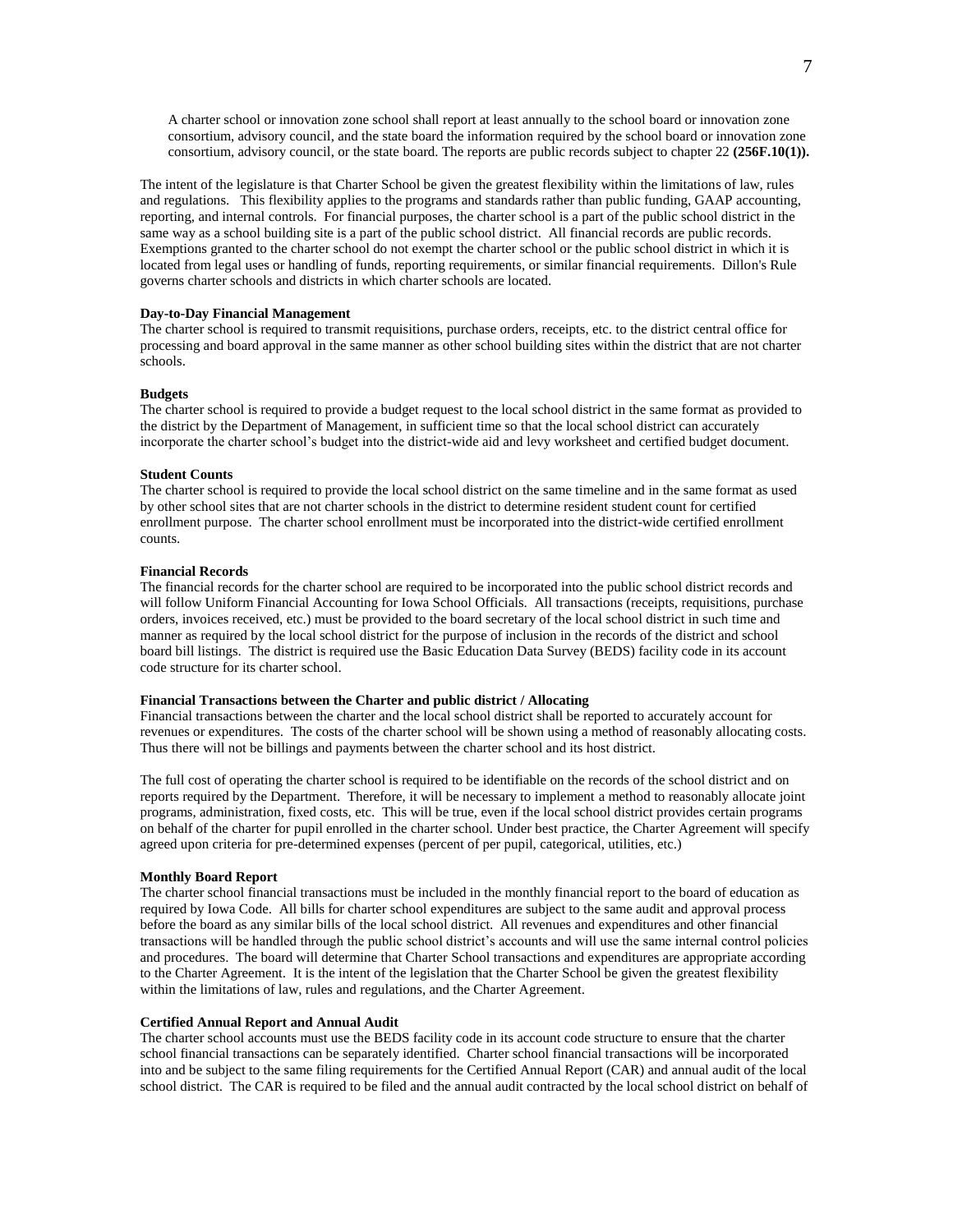the charter school as part of the CAR and annual audit of the local school district. These same requirements will apply to any other report required of the district by a state or federal agency.

### **Best Practices for Financial Agreements between Charters and Public Districts, Items to Consider and Describe (including, but not limited to), the following operational/financial issues:**

Facilities: Input into or control of physical design of space used by charter, method of financing, sharing of school infrastructure taxes, grants, and other revenues.

Transportation: Input into or control over the number of routes; quality, style, or size of vehicles; method of financing. LEP programs, Special Education programs, Gifted and Talented programs, Title 1 programs, at-risk programs, student activity programs, etc.: Method of financing or sharing of resources.

Other categorical funds, other tax levies and related assets and liabilities, school nutrition grants and sales, other enterprise operations, etc.: Method of sharing resources or requirements.

District cost per pupil (DCPP), school foundation funding: method of sharing resources and potential budgetary reductions or revenue shortfalls.

Early retirement/worker comp/unemployment programs/policies: Method of sharing costs, method of sharing tax resources, any allocation of current liabilities for existing retirement incentives.

Accrued liabilities for future compensated absences, potential early retirements, etc.

Existing VPPEL loans, LOSST/SILO revenue bonds, or general obligation bonds from bond issues for facilities used in whole or in part by the charter school: Method of sharing costs, methods of sharing tax resources, any allocation of assets and liabilities for school infrastructure.

#### **Dissolution of Public Charter School**

If the public charter school ceases to exist, all remaining assets of the public charter school, after liquidation of any liabilities, shall revert to the public school district. The charter agreement between the public charter school and the public school district will address the disposition of any remaining liabilities if the charter school ceases to exist.

### **Reorganization/Dissolution of Public School District**

If the public school district that contains a public charter school reorganizes with another school district, the public charter school will become a public charter school under the newly reorganized school district if included and approved in the reorganization petition.

If the public school district that contains a public charter school dissolves, the public charter school district will be eligible to negotiation a new agreement to remain a public charter school under the public school district to which the territory containing the public charter school is attached.

### **Encumbrances**

A school district or AEA may establish an encumbrance system for any obligation not liquidated at the close of the fiscal year in which the obligation has been encumbered. The encumbered obligations may be retained upon the books of the school district until liquidated, all in accordance with general accepted governmental accounting practices **(24.34).** GASB statement 54 clarifies that encumbrances should not be reported separately within fund balance. Significant encumbrances, however, should be disclosed in the notes to the financial statements in the audits. Even though encumbrances are not reported separately in the balance sheet, school districts and AEAs may continue to use them for internal reporting purposes.

### **Inventories**

In governmental funds, GAAP allows either consumption method or purchases method for accounting for inventories. For consistency, if inventories are significant, the consumption method will be used. Inventories will be reported as assets when purchased and reported as expenditures when consumed. There would be no amount in the non-spendable fund balance for inventories. If inventories are not significant, the purchases method may be used. It is not necessary to report insignificant inventories on the balance sheet, however if inventories are reported as an asset on the balance sheet when using the purchases method, an equal amount will be included in the non-spendable fund balance. Consumption method is required for proprietary funds.

## **Prepaid Expenditures**

In governmental funds, GAAP allows either consumption method or purchases method for accounting for prepaid expenditures such as insurance or rent. However, different than inventories, GAAP does not require that significant balances of prepaid expenditures be reported on the balance sheet as an asset and included in the non-spendable fund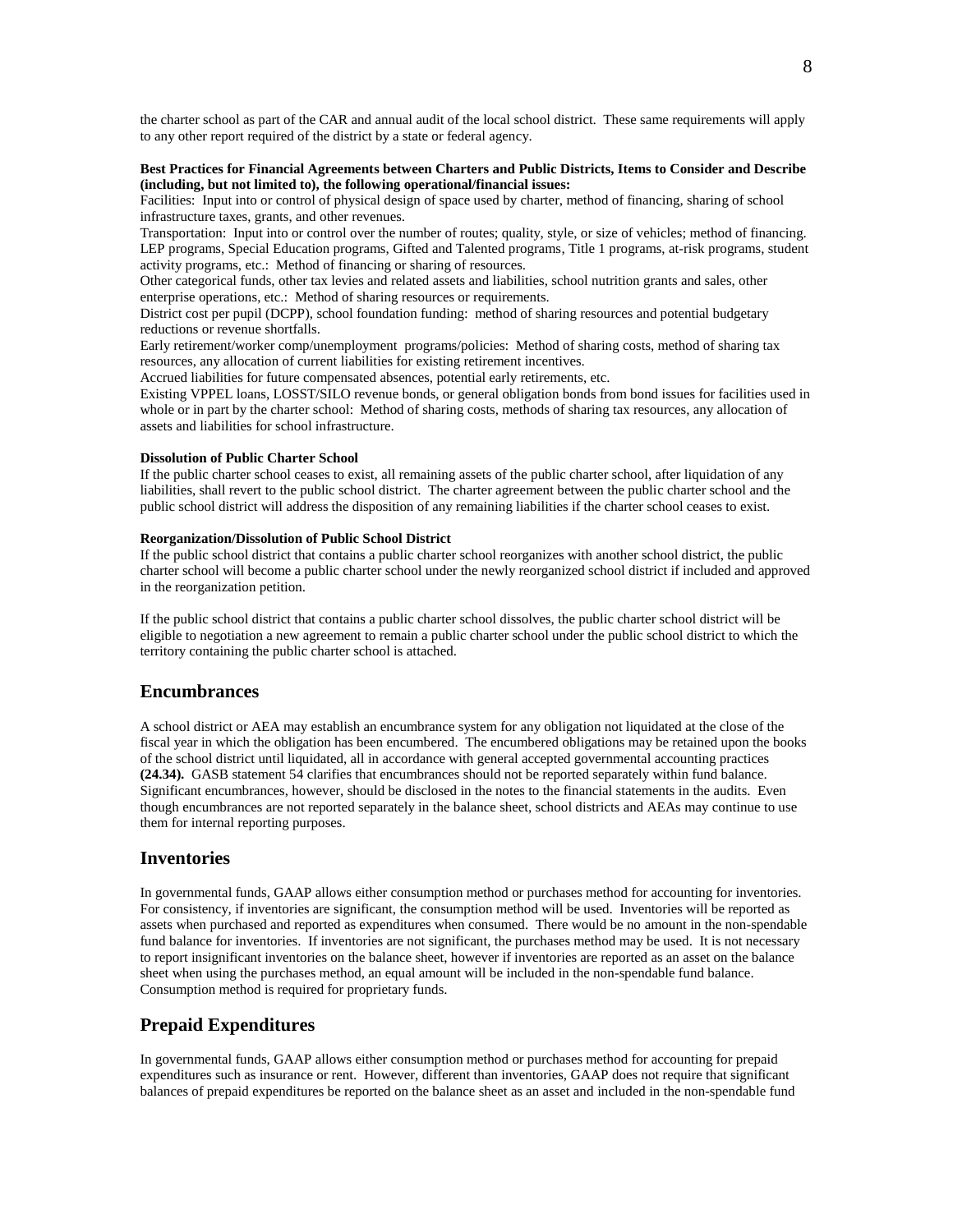balance for prepaid expenditures. For consistency, prepaid expenditures will use the purchases method and will not be reported on the balance sheet.

## **Classifying Fund Balance**

The board may set aside funds for a particular purpose to the extent allowed by the accounting system designated by the department of education and local budget law **(OAG #83-12-1(L)).**

The non-spendable fund balance category includes amounts that cannot be spent either because of the legal or contractual requirements or their physical form. The latter would include such things as inventories and prepaid expenditures. An example of the former would be the principal portion of a permanent fund.

The restricted fund balance category is spendable, but may only be used as directed by an external party, enabling legislation, etc. The restricted fund balance cannot be negative.

The committed fund balance category is spendable, but may only be used as board specified by formal board action. The committed fund balance cannot be negative.

The assigned fund balance category is spendable, and represents the amounts that the district or AEA intends to use for a specific purpose. This does not require formal board action to establish or to reassign. In all governmental funds, other than the General Fund, the assigned fund balance category will include all fund balance that is not restricted, committed or non-spendable. The assigned fund balance cannot be negative. Since all funds are defined in Iowa law and are restricted for a specific use, only the General Fund will have an assigned fund balance.

The unassigned fund balance category is spendable and is the residual amount of fund balance in the General Fund (everything that is not restricted, committed, assigned or non-spendable). No fund, other than the General Fund, will report any positive fund balance as unassigned. Other governmental funds will only use the unassigned fund balance category to report negative residual amounts.

In order for fund balance to be classified in this manner, it must meet the following criteria:

- 1. Unemployment. AEAs and school districts that do not contribute on a regular basis to the unemployment program may assign fund balance for this purpose.
	- a. The maximum amount is no more in one year than the amount that would have been "contributed".
	- b. The maximum amount that may be accumulated is five times the current annual calculation as provide in (1) above.
	- c. Payments to be made in a fiscal year shall reduce the assigned fund balance so that "b" continues to apply.
- 2. Replacement of Equipment:
	- a. A replacement of equipment committed or assigned fund balance shall be for specific items, and not for general contingency.
	- b. The committed fund balance shall be the result of a written purchase plan which includes:
		- i. Description of specific item.
		- ii. Estimated cost less estimated trade-in.
		- iii. Approval by the AEA or school district board (and the DE if an AEA).
		- iv. Number of years needed to accumulate sufficient funds—maximum of five years.
	- c. The assigned fund balance shall be the result of a written purchase plan which includes all of the above except formal approval action of the board.
	- d. No minimum amount is set, except that the planned purchase dollar amount must represent an extraordinary expenditure if it were to be made in a single year.
	- e. No maximum amount is set, except it must be reasonably expected that the amount accumulated will be sufficient to make the purchase.
	- f. Upon purchase of the item, the committed or assigned fund balance, as applicable, is to be depleted.
	- g. Technology equipment must be in compliance with the statewide technology plan required of AEAs.
- 3. Initial Purchase of Equipment. The same criteria apply for this category as for the replacement of equipment category, except trade-in value is not a consideration for an initial purchase.
- 4. Building Remodeling, Construction, or Purchase (school districts only). The same general criteria apply for building remodeling, construction, and purchase as do for equipment purchase, with these additional considerations:
	- a. The remodeling, construction, or purchase must satisfy legal requirements of the Code that apply to remodeling, construction, and purchase.
	- b. If the building is leased and the owner is to pay for the remodeling or construction, the committed or assigned category may not be used in that the owner has the ability to spread the cost over several years.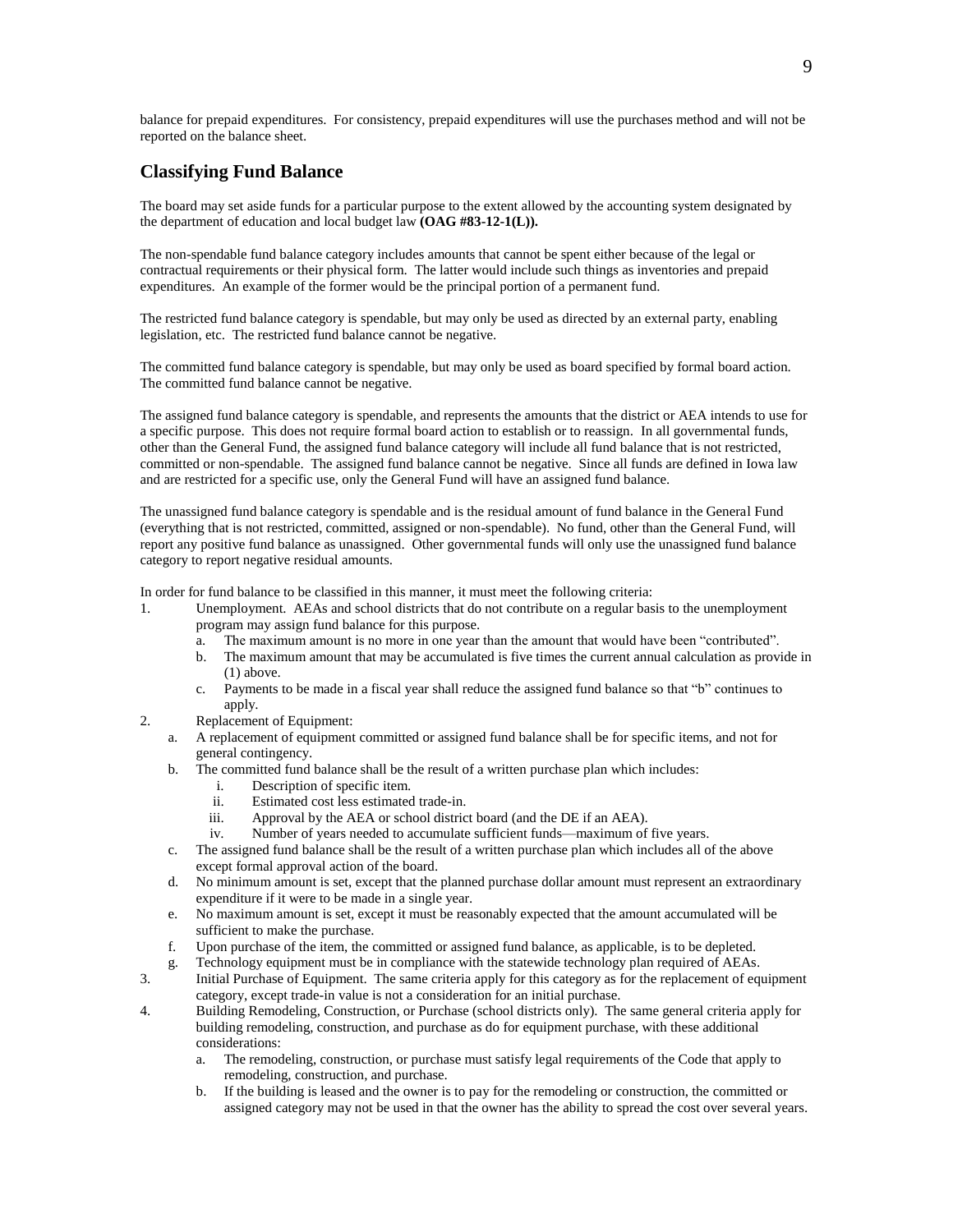- c. If the building is leased and the school district is to pay for the remodeling or construction, the committed or assigned category plan must include a written agreement between the school district and the owner.
- d. If the building is owned by the school district, the committed or assigned fund balance category may be used in a manner similar to equipment purchase.
- 5. Building Lease-Purchase. The same general criteria apply as for 3 and 5 above, except that only the actual amount of principal and interest payment on the lease-purchase that is due in the first subsequent period may be committed, and no amounts may be accumulated. This committed fund balance category may only be used by an AEA after state board approval has been given to enter into the lease-purchase agreement.

### **Technology**

The AEA board shall collaborate with the department of education to provide a statewide infrastructure for educational data to create cost efficiencies, provide storage and disaster mitigation, and improve interconnectivity between schools and school districts. In addition, the AEA boards shall work with the department to provide systemwide coordination in the implementation of the statewide longitudinal data system consistent with the federal American Recovery and Reinvestment Act of 2009. The AEAs shall provide support to school districts' information technology infrastructure that is consistent with the statewide infrastructure for the educational data collaborative **(273.2(8)).**

## **Capitalized Leases and Installment Purchase Contracts**

- a. At the inception of the agreement, the asset acquired and the related liability are simultaneously recorded in the Governmental Long-term Assets Summary Accounts (08) and Governmental Long-term Liabilities/Debt Summary Accounts (09), respectively, in amounts equal to the present value of the total future payments.
- b. An entry is also simultaneously made in the fund from which the payments will be made, debiting a capital outlay expenditure account and crediting an "other financing source" in an amount equal to the present value of the total future payments. Payments during the life of the agreement are then treated as interfund operating transfers from the fund into which the receipts were deposited to the debt service fund and as debt service fund expenditures.

An AEA may hold property and execute purchase agreements within 2 years of a disaster as defined in section 29C.2, subsection 1, and lease-purchase agreements pursuant to section 273.3, subsection 7, and if the lease-purchase agreement exceeds 10 years or the purchase price of the property to be acquired pursuant to a purchase or leasepurchase agreement exceeds [or equals] twenty-five thousand dollars [\$25,000], the AEA shall conduct a public hearing on the proposed purchase or lease-purchase agreement and receive approval from the AEA board of directors and the state board of education or its designee before entering into the agreement **(273.2(2)).**

An AEA is authorized to lease, purchase, or lease-purchase, subject to the approval of the state board of education or its designee and to receive by gift and operate and maintain facilities and buildings necessary to provide authorized programs and services. However, a lease for less than 10 years and with an annual cost of less than twenty-five thousand dollars [\$25,000] does not require the approval of the state board. The state board shall not approve a lease, purchase, or lease-purchase until the state board is satisfied by investigation that public school corporations within the area do not have suitable facilities available. A purchase of property that is not a lease-purchase may be made only within 2 years of a disaster as defined in section 29C.2, subsection 1, and subject to the requirements of this subsection **(273.3(7)).**

## **Petty Cash**

Petty cash shall be handled on an imprest basis:

- 1. The existence and amount of petty cash funds is authorized by board action.
- 2. The sum of cash on hand and the total of all receipts/vouchers for expenditures is always equal to the original amount of the petty cash fund.
- 3. Cash received is receipted and deposited at the bank into the appropriate fund, not placed in petty cash. Petty cash funds are not used to cash checks and other receipts to the district are not used to replenish petty cash.
- 4. Petty cash is balanced at least once a month.
- 5. Cash "over" is deposited at the bank and accounted for as a revenue.
- 6. Cash "under" is accounted for as an expenditure.
- 7. The "expenditure" receipt/voucher is attached to a requisition order requesting reimbursement. Code the reimbursement according to the types of expenditures on the receipts/vouchers using the usual procedures used for any other expenditure request.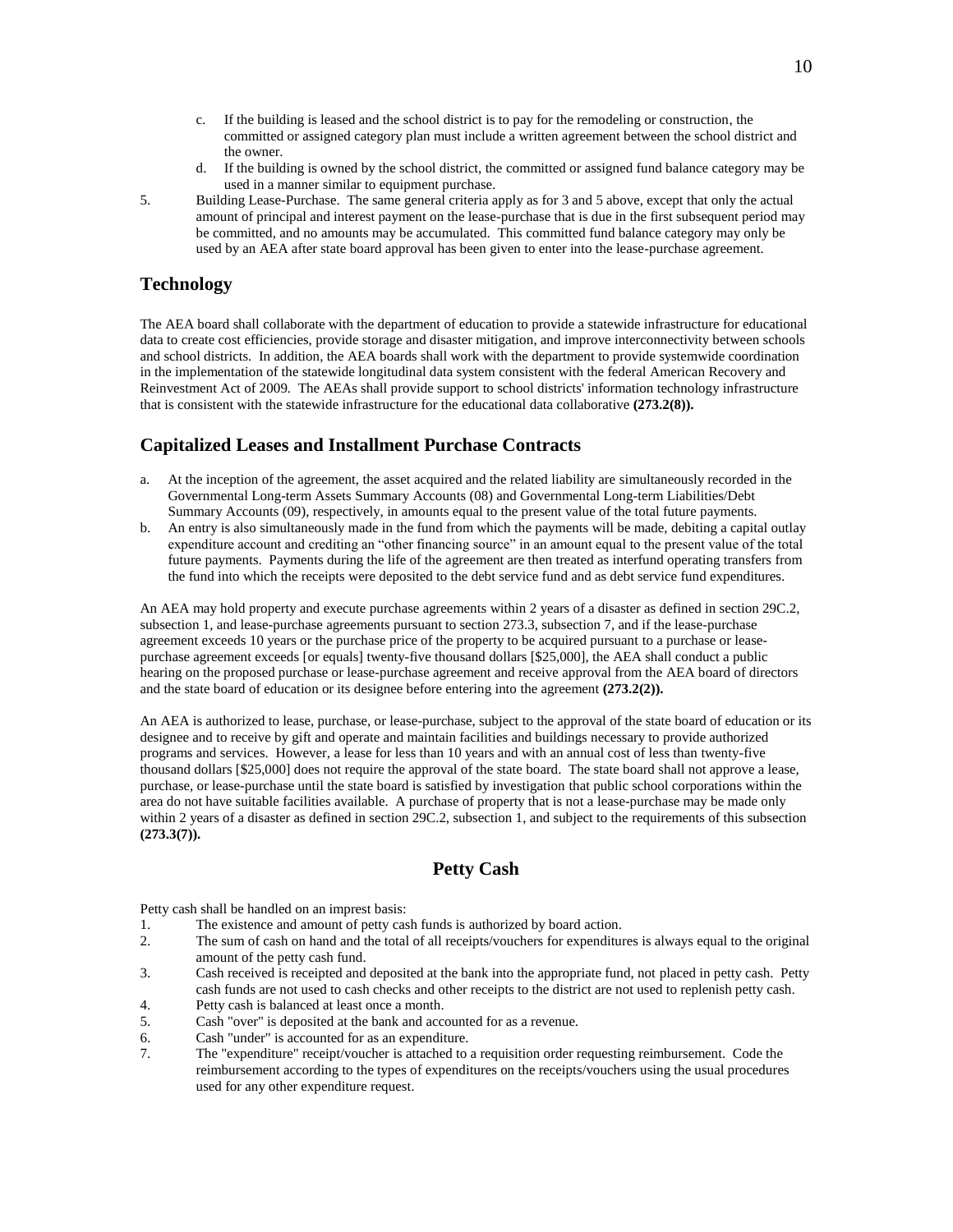- 8. A check is issued for the exact amount of those expenditures on the receipt/vouchers so that petty cash will again be the original amount of cash.
- 9. Petty cash funds shall not be used to circumvent the audit and allowance provisions in the Iowa Code or for any expenditure more appropriate to the purchase order process.
- 10. Petty cash shall be produced and counted at the time of any settlement with the treasurer if requested by the board **(12B.11).**

## **Internal Control of Vending Machines**

- 1. Observe the vendor filling the machine or count/verify that all merchandise was received. Generally, it is better internal control to keep no inventory on hand other than in the machine.
- 2. Weekly (more or less often as necessary) have a designated staff member remove the money from the machine, inventory the merchandise in the machine, and record the number on the machine counter.
- 3. Do a vending machine recap similar to a ticket recap for gate receipts:
	- a. Subtract the beginning machine count from the ending machine count. Multiply this by the selling price to determine how much cash should have been collected.
	- b. Add beginning inventory plus inventory added during the period less ending inventory. Again, multiply this by the selling price to determine how much cash should have been collected.
	- c. Count the cash collected from the machine (excluding the standard amount of change left in the machine),
	- d. All three counts above should be equal.
- 4. Better internal control will be maintained if the individual designated to remove money from the machines is switched with no warning and no pattern.

If the vending machines used by the district do not have counters, request of the vendor that counters be added or machines be replaced. Counters are very important to internal control.

## **Proof of Cash**

A proof of cash helps identify error types for differences between the accounting records and the bank statements:

|                                                 | <b>Balance</b><br>6/30/Yr1 | Deposits                | Withdrawals           | Balance<br>$6/30/Yr$ 2 |
|-------------------------------------------------|----------------------------|-------------------------|-----------------------|------------------------|
| Per bank                                        | \$4,523.82                 | \$10,000.00             | \$14,000.00           | \$523.82               |
| Deposits in transit:<br>6/30/Yr1<br>$6/30/Yr$ 2 | 3,295.66                   | $-3,295.66$<br>1,860.75 |                       | 1,860.75               |
| Outstanding checks:<br>6/30/Yr1<br>$6/30/Yr$ 2  | $-1,620.00$                |                         | $-1,620.00$<br>983.00 | $-983.00$              |
| True adjusted<br>Cash balance:                  | 6,199.48                   | 8,565.09                | 13,363.00             | 1,401.57               |
| Per books:                                      | 6,199.48                   | 7,000.00                | 13,263.00             | $-63.52$               |
| Unrecorded deposit:                             |                            | 1,565.09                |                       | 1,565.09               |
| Math error on check:                            |                            |                         | 100.00                | 100.00                 |
| True adjusted<br>Cash balance:                  | \$6,199.48                 | \$8,565.09              | \$13,363.00           | \$1,401.57             |

**A bank reconciliation** would only indicate that the bank shows \$1,465.09 more than the accounting records. **A proof of cash** pinpoints specifically that there was a \$100.00 error in disbursements and a \$1,565.09 error in receipts.

## **Indirect Costs**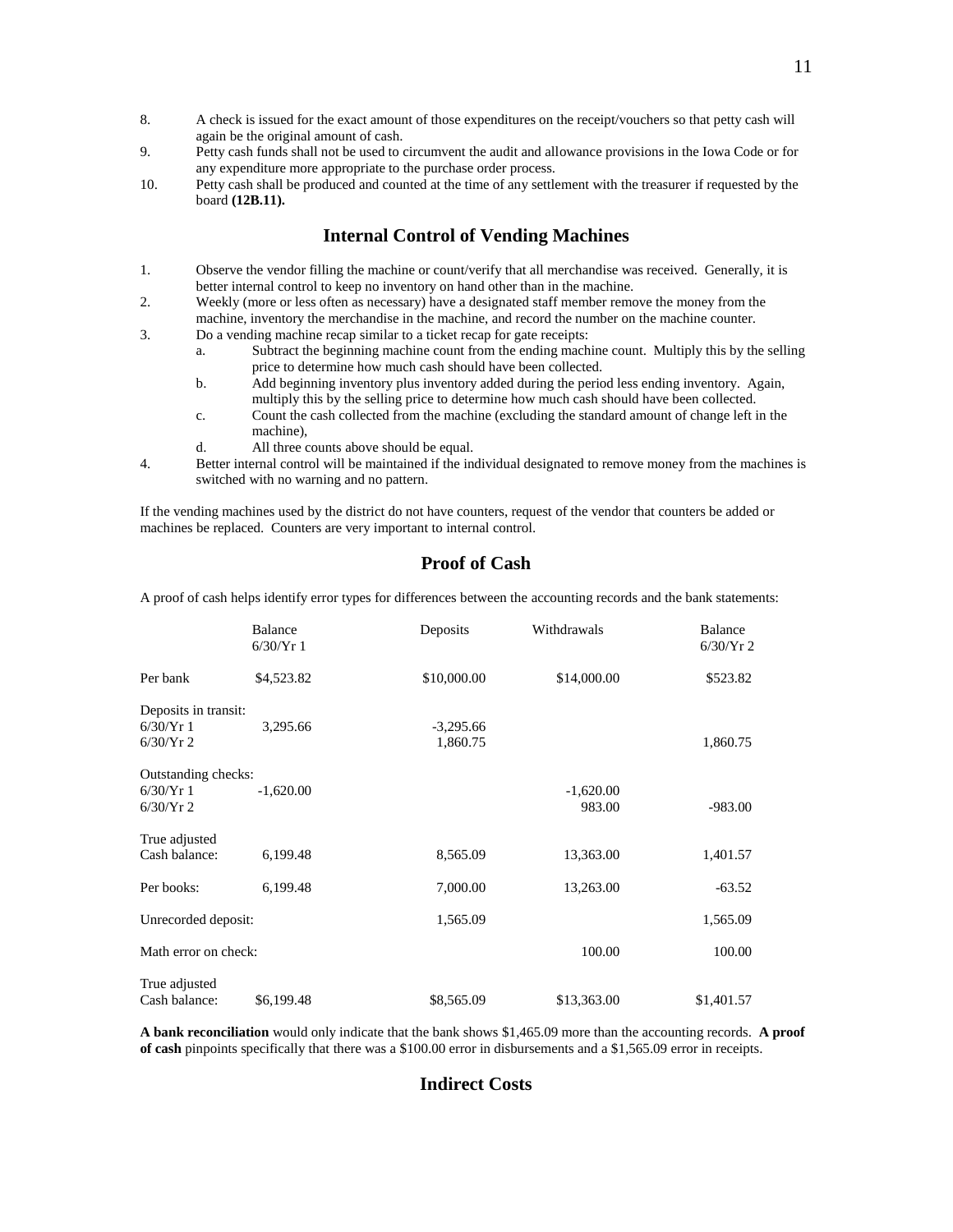### **Cost Accounting**

A true allocation of indirect costs from supporting programs to operating programs is not done in governmental accounting in education. The expenditures related to supporting programs are maintained separately in the accounting system using the correct function, program, project, and object. Cost reporting software can be developed to interface with existing payroll systems to expeditiously identify staff salaries and hours worked. The cost reporting software can also interface with student data systems to compute full-time equivalent (FTE) students. Linking assigned classroom and facilities files containing the square footage of classrooms can produce a space use attribution factor. Most costs can be allocated using attribution factors such as space use, teacher FTE, and student FTE. All of these interfaces/links to the financial accounting software allow for meaningful allocations of costs to programs or district strategic plan goals. The demand for data is recognizable in every facet of our information age society. Public education must compete for support as one of many public programs on which consumer dollars/taxes can be spent. Cost reporting adds to the workload for school district accounting personnel. Advances in technology and the development of electronic databases make the provision of cost data a manageable task for most districts. However, it must be emphasized that this cost reporting is only done within a separate data warehouse or database system at the local level and is never recorded on the official accounting records of the district or AEA.

Office of Management and Budget (OMB) Circular A-87, Cost Principles for State and Local Governments regulates how indirect costs and restricted indirect cost rates are calculated and applied for federal award purposes. The purpose of applying indirect cost rates is to provide that federally-assisted award programs bear their fair share of costs without profit or other increment above cost. This principle does not apply to state grants or allocations unless Iowa Code expressly states that indirect cost recovery is allowed.

If the district or AEA desires to report the indirect costs in the financial accounting records, it will be permitted to do so only if the expenditure is reported as a credit to the appropriate 95X expenditure objects and an equal amount is reported in other functions as debits to the appropriate 95X expenditure objects. The total of all 95X objects related to indirect costs will be zero at all times.

### **Allowable Costs**

To be allowable under a federal award program, costs must meet the following general criteria:

- a. Be necessary and reasonable for proper and efficient performance and administration of federal award.
- b. Be allocable to federal awards under the provisions of Circular A-87.
- c. Be authorized or not prohibited under state or local laws or regulations.
- d. Conform to any limitations or exclusions set forth in these principles, federal laws, terms and conditions of the federal award, or other governing regulations as to types or amounts of cost items.
- e. Be consistent with policies, regulations, and procedures that apply uniformly to both federal awards and other activities of the governmental unit.
- f. Be accorded consistent treatment. A cost may not be assigned to a federal award as a direct cost if any other cost incurred for the same purpose in like circumstances has been allocated to the federal award as an indirect cost.
- g. Except as otherwise provided for in Circular A-87, be determined in accordance with generally accepted accounting principles (GAAP).
- h. Not be included as a cost or used to meet cost sharing or matching requirements of any other federal award in either the current or a prior period, except as specifically provided by federal law or regulation.
- i. Be net of all applicable credits.
- j. Be adequately documented.

### **Direct Costs**

Direct costs are those that can be identified specifically with a particular cost objective. Typical direct costs chargeable to federal awards are:

- a. Compensation of employees for the time devoted and identified specifically to the performance of those awards. Use time records if the employee is assigned to more than one purpose.
- b. Cost of materials acquired, consumed, or expended specifically for the purpose of those awards.
- c. Equipment and other approved capital expenditures specific to the award.
- d. Travel expenses incurred specifically to carry out the award.

Any direct cost of a minor amount may be treated as an indirect cost for reasons of practicality where such accounting treatment for that item of cost is consistently applied to all cost objectives.

#### **Indirect Costs**